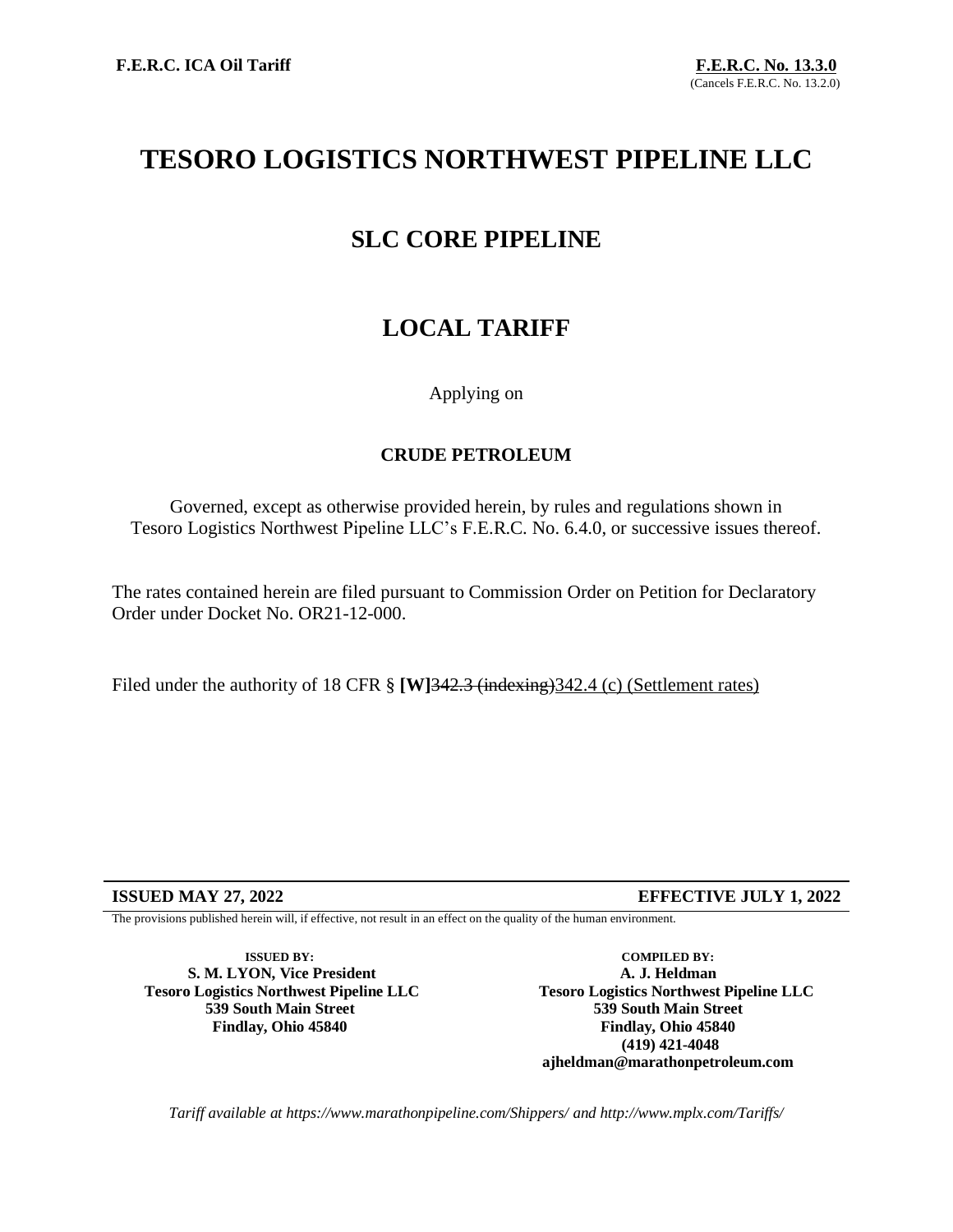#### **TABLE OF RATES**

(Rates in Cents per Barrel of 42 U. S. Gallons)

| <b>FROM</b>                     | TО                        | <b>UNCOMMITTED</b><br><b>RATE</b> | <b>COMMITTED</b><br>$RATE*$ |
|---------------------------------|---------------------------|-----------------------------------|-----------------------------|
| Ft. Laramie Station.<br>Wyoming | Wahsatch Station,<br>Jtah | [U] $254.38$                      | $[I]$ 255.47                |

\* Committed Rate is only available to shippers who executed a Transportation Services Agreement with Carrier in response to the September 2020 Open Season to commit to transporting, or paying a deficiency fee in lieu thereof, a certain specified volume of crude petroleum.

#### **EXCEPTIONS AND ADDITIONS TO TESORO LOGISTICS NORTHWEST PIPELINE LLC F.E.R.C. NO. 6.4.0, OR REISSUES THEREOF**

#### **Item No. 30 – Segregation and Variations in Quality and Gravity**

In addition to the provisions stated in Item No. 30, the following will apply to movements listed herein:

Crude petroleum accepted for transportation under this tariff must meet the following specifications:

- Gravity of crude petroleum must be between 37 degrees and 48 degrees API.
- Viscosity must not exceed 5 centistokes at 60º F.
- Reid Vapor Pressure (RVP) must not exceed 9.6 psi.
- Hydrogen sulfide content must be below 10 ppm.
- Sulfur content must not exceed 0.30% by weight.
- Basic sediment and water (BS&W) content must not exceed 0.3% by volume and free water content must not exceed 0.3% by volume.
- Pour point limits must not exceed  $+5F$ .

#### **Exception to Item No. 110 – Proration Procedure:**

#### **Item No. 110 – Proration Procedure**

When there shall be nominated to Carrier for Transportation more Crude Petroleum than can be immediately transported, based on the capacity of the system or any line segment thereof, the following proration policy will apply:

#### **I. Definitions**

"Available Capacity" is the capacity available, during a Proration Month, for allocation to Uncommitted Shippers after allocation of capacity to Committed Shippers.

"Binding Nominations" means, for any month, if the Carrier determines the Nominations exceed the line segment's capacity, then the Carrier will notify each shipper and provide each shipper an opportunity to reduce its Nomination, which shall be considered a Binding Nomination. If a shipper does not submit a reduced Nomination, then its initial Nomination shall be considered its Binding Nomination.

"Committed Shipper" means any shipper that has executed a TSA to commit to transporting, or paying for the transportation of, a specific minimum volume of Crude Petroleum. Committed Shippers will have priority service in exchange for a premium rate. A Committed Shipper will be treated as an Uncommitted Shipper for any volume it nominates in excess of its Monthly Minimum Volume Commitment. A Committed Shipper will also be treated as an Uncommitted Shipper for any volume it nominates to an origin point other than the origin point designated in its TSA.

"Monthly Minimum Volume Commitment" with respect to a Committed Shipper, is the minimum monthly volume requirement of Crude Petroleum set forth in its TSA.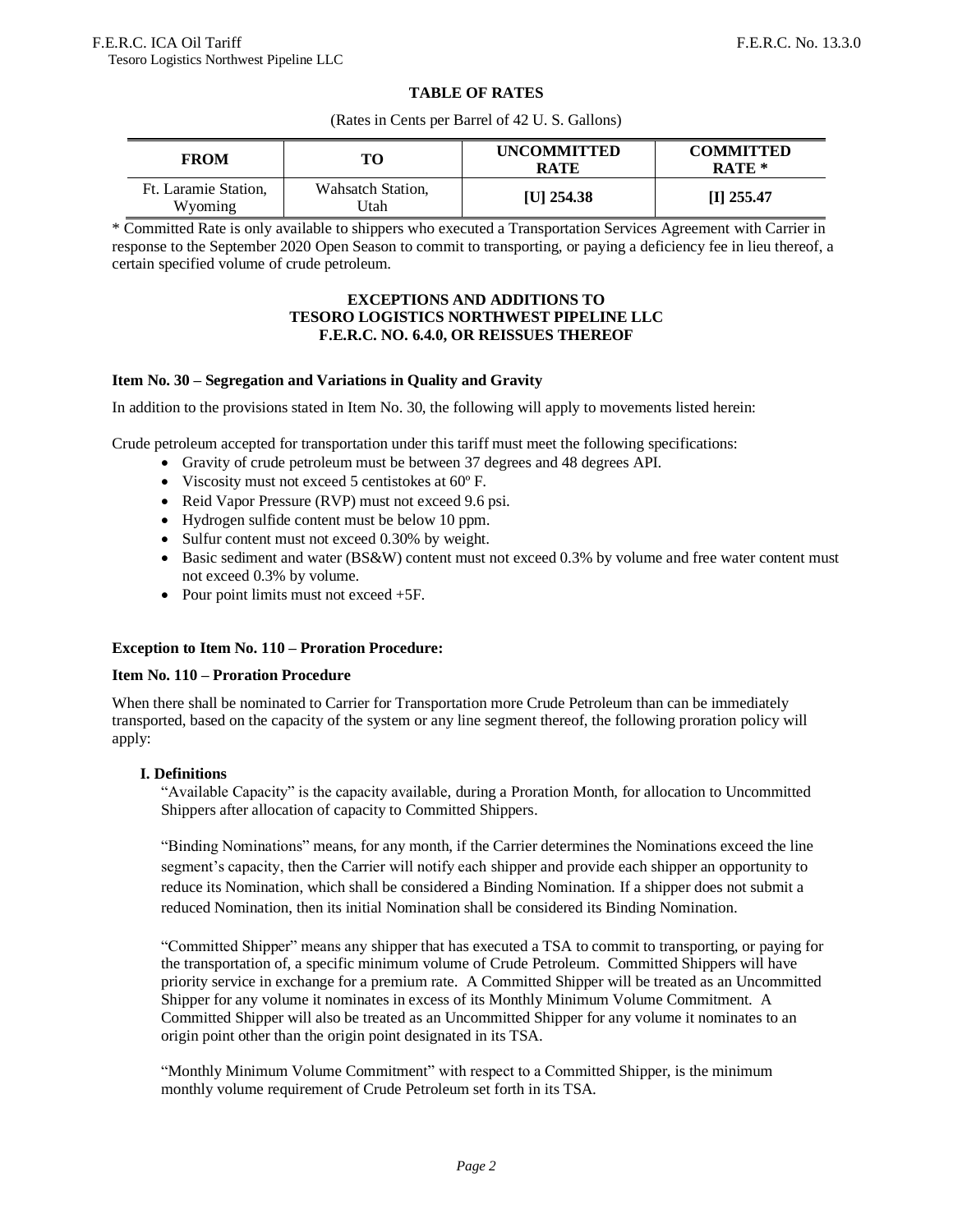"Proration Month" is the calendar month for which capacity is being allocated.

"Transportation Services Agreement (TSA)" means an agreement, executed between the Carrier and a Committed Shipper, which includes a deficiency obligation, as a result of an open season held in September 2020.

"Uncommitted Shipper" means (1) any shipper who has not executed a TSA with Carrier, and (2) if a Committed Shipper nominates volumes in excess of its Monthly Minimum Volume Commitment or nominates volumes to an origin point other than the origin point designated in the TSA (such volumes collectively referred to as the "Excess Volumes"), then that shipper will be considered an Uncommitted Shipper only with respect to its Nomination for such Excess Volumes.

#### **II. Proration Procedures**

When Binding Nominations for any month exceed the capacity in any line segment of the Carrier's systems, such capacity shall be allocated among shippers by the following procedure:

- (1) Nominations from Committed Shippers up to the level of their Monthly Minimum Volume Commitment will not be subject to proration under normal operating circumstances.
- (2) If a Nomination from a Committed Shipper for the month is less than its Monthly Minimum Volume Commitment, the Committed Shipper will be allocated only the amount of its Nomination, still subject to the deficiency obligation as determined within its TSA.
- (3) In the event that Committed Shippers do not fully nominate their Monthly Minimum Volume Commitment, that unused capacity will be made available to accommodate Nominations made by Uncommitted Shippers.
- (4) After allocation of capacity to Committed Shippers on the line segment subject to prorationing, the Available Capacity shall be allocated equally amongst Uncommitted Shippers, up to their Binding Nomination. If this allocation of Available Capacity should result in such Uncommitted Shippers receiving less than the minimum delivery size as defined in Item 25 (b), Carrier will instead administer a lottery as described in this Item 110, Section III in order to allocate the Available Capacity. An Uncommitted Shipper will not be allocated capacity under this Item 110, Section II if it is an affiliate of another Uncommitted Shipper.
- (5) If an Uncommitted Shipper Tenders a volume greater or equal to ninety-five percent (95%) of its Binding Nomination, then such shipper shall be invoiced based on its delivered volumes. If an Uncommitted Shipper Tenders less than ninety-five percent (95%) of its Binding Nomination then shipper shall be invoiced for its delivered volumes for that month, plus the product of the applicable tariff and volume equal to the difference between the actual volume Tendered and a volume equal to ninety-five percent (95%) of the shipper's Binding Nomination or shipper's prorated Binding Nomination, as adjusted by further prorating or operational factors.

#### **III. Lottery Process for Uncommitted Shippers**

Pursuant to this Item 110, Section II, 4 (b), Carrier will administer a lottery process to allocate capacity to Uncommitted Shippers as follows:

- a. Carrier will use a random number generating software to randomly assign each Uncommitted Shipper a number from one to the number representing the total number of Uncommitted Shippers participating in the lottery (i.e., if there are ten Uncommitted Shippers, numbers one through ten will be assigned).
- b. The Uncommitted Shipper with the number closest to one will receive the first allocation of monthly minimum delivery size, as defined in Item 25 (b). This process of assigning monthly minimum delivery size allocations to the Uncommitted Shipper with the number closest to one will continue until all of the Available Capacity for the month has been allocated.
- c. Following the lottery, Carrier will notify shippers as to whether they were allocated capacity in the Proration Month.